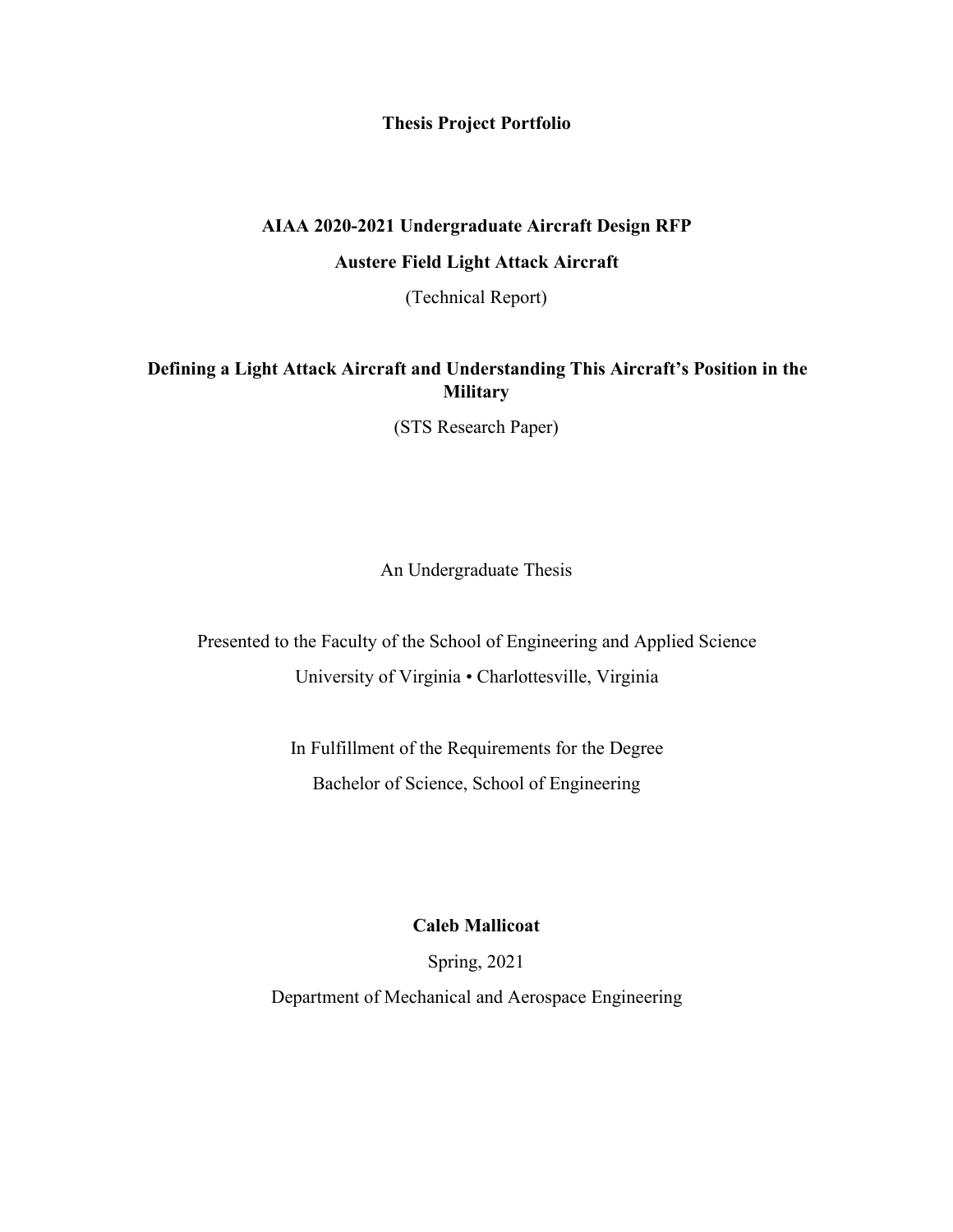## **Table of Contents**

Sociotechnical Synthesis

AIAA 2020-2021 Undergraduate Aircraft Design RFP Austere Field Light Attack Aircraft

Defining a Light Attack Aircraft and Understanding This Aircraft's Position in the Military

Prospectus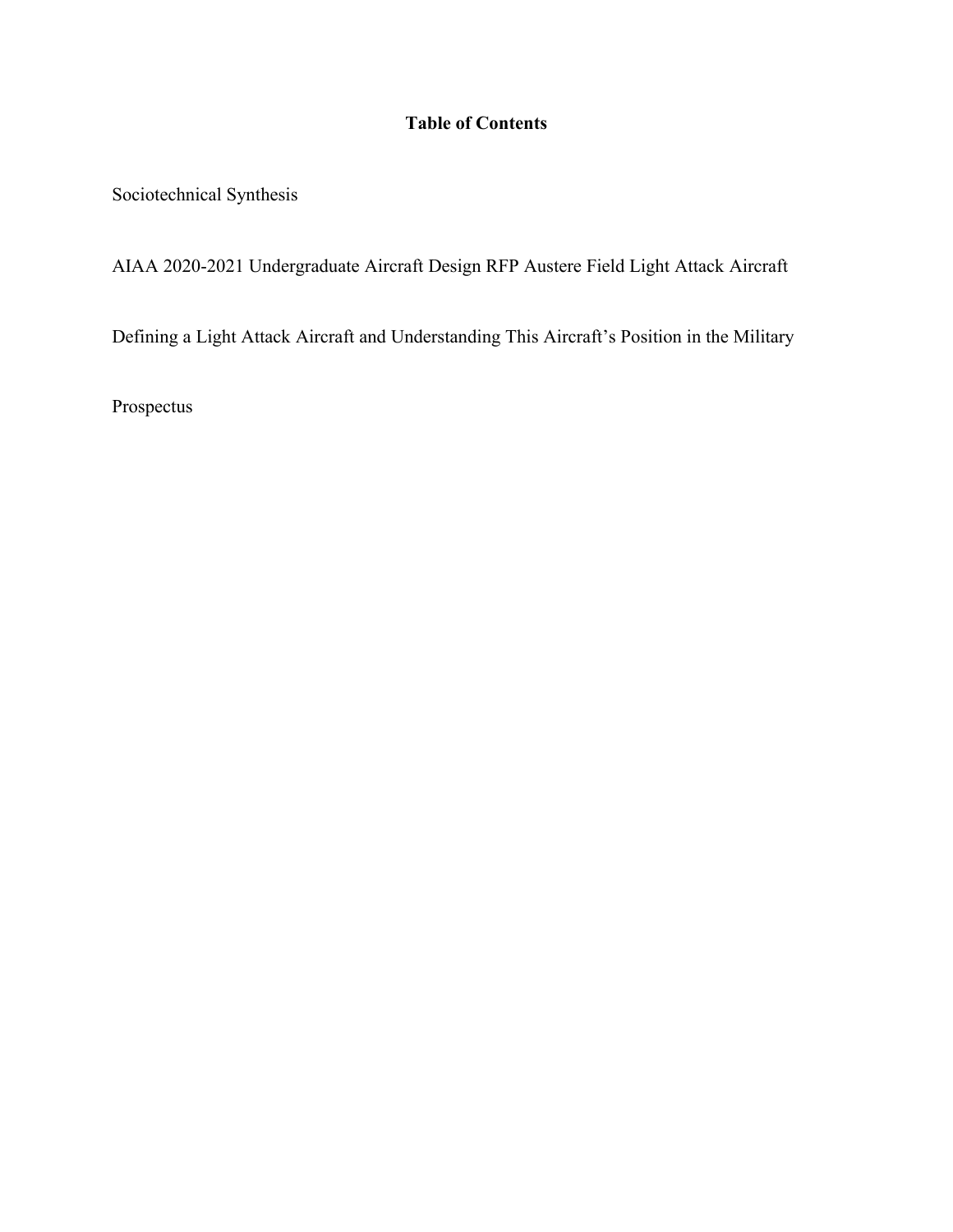#### **Sociotechnical Synthesis**

(Executive Summary)

### Designing a Light Attack Aircraft and How it Fits into the Military

The American Institute of Aeronautics and Astronautics (AIAA) releases design challenges for college undergraduate and graduate teams based on trends in the current aircraft. Through this, my Aircraft Design capstone team was tasked with creating a light attack aircraft from scratch and presenting it to the organization. The world of attack aircraft open up multiple avenues for STS research but after learning more and more about specifically the light attack aircraft, the question that stood out was: Why is it not used very often? There are currently two of these aircraft being used by the military however they almost never are used in combat scenarios.

The technical portion of my thesis produced a new design for a light attack aircraft. Our class split into teams of seven and our team decided to design a tilt-wing configuration with turboprop engines. Specifically, I was focused on the propulsion and rotors of the aircraft. The engine was chosen to be the GE T-700 based on information gathered and engine sizing done through textbook methods. Once this was done, the engine data gathered was taken and used to produce a specific rotor airfoil that allows the engine to create the amount of thrust needed for the aircraft to be able to lift off from the ground vertically from the ground at 60% payload capacity and use angled wings for short take off utilization for full payload.

In my STS research, I studied why the light attack aircraft were not often utilized and what their place is in the US military. Utilizing actor network theory, I was able to discover the actors that go into the utilization of aircraft in battle scenarios. Understanding these connections